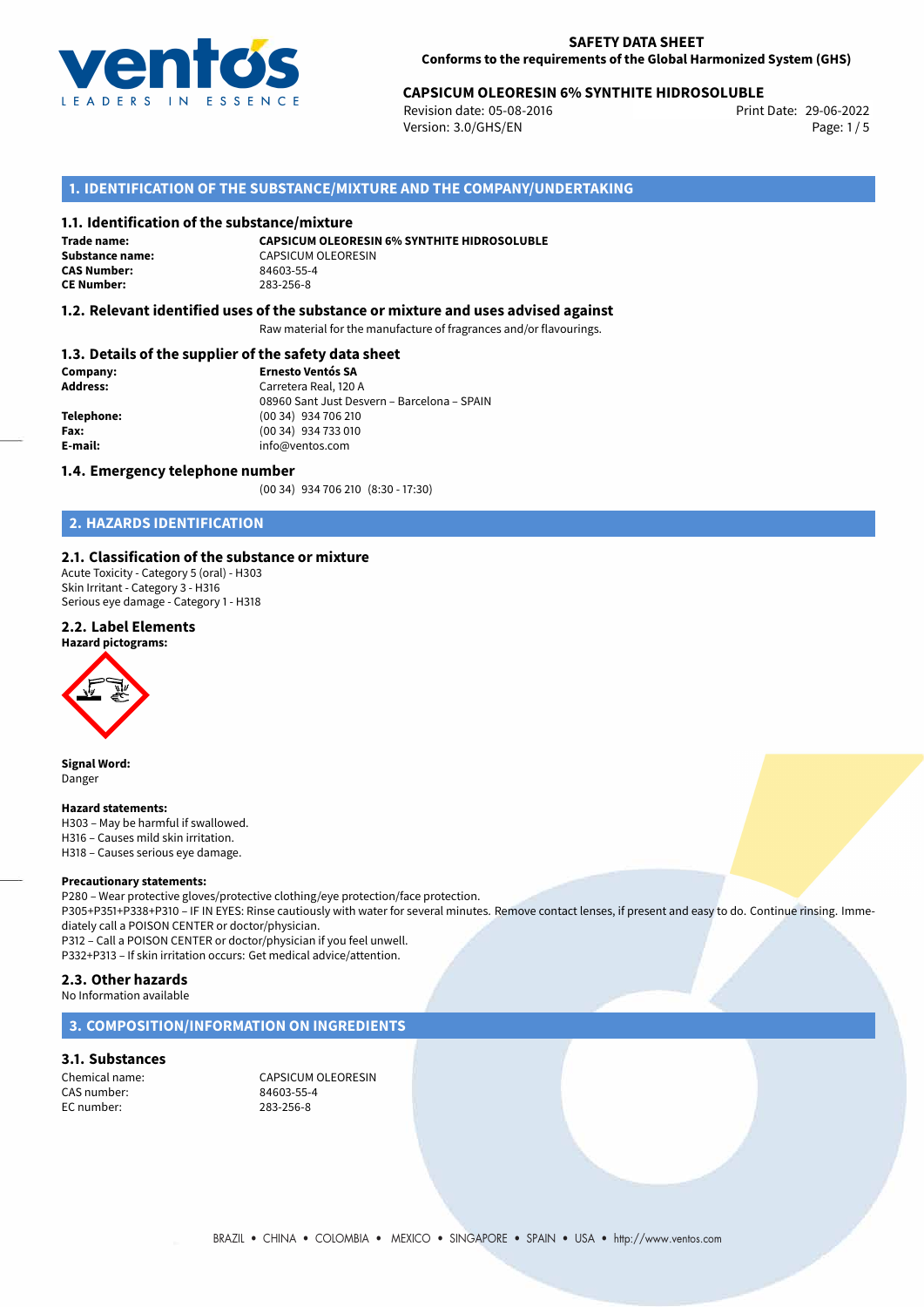

## 29-06-2022 **CAPSICUM OLEORESIN 6% SYNTHITE HIDROSOLUBLE**

Revision date: 05-08-2016 Version: 3.0/GHS/EN Page: 2 / 5

#### **Hazardous constituents:**

| ' Chemical Name  | % (w/w)          | CAS No<br><b>EC No</b> | <b>Classification according to GHS</b>                                                                                   |
|------------------|------------------|------------------------|--------------------------------------------------------------------------------------------------------------------------|
| <b>CAPSAICIN</b> | $\geq$ 1; $<$ 10 | 404-86-4<br>206-969-8  | Acute Toxicity - Category 3 (oral) - H301<br>Skin Irritant - Category 2 - H315<br>Serious eye damage - Category 1 - H318 |

[See the full text of the hazard statements in section 16.](#page-4-0)

#### **3.2. Mixtures**

Not applicable

## **4. FIRST-AID MEASURES**

#### **4.1. Description of necessary first aid measures**

| Ingestion:    | Rinse mouth with water.                                                                                               |
|---------------|-----------------------------------------------------------------------------------------------------------------------|
|               | Obtain medical advice.                                                                                                |
|               | Keep at rest. Do not induce vomiting.                                                                                 |
| Eye contact:  | In case of contact with eyes, rinse immediately with plenty of water for at least 15 minutes and seek medical advice. |
| Inhalation:   | Remove person to fresh air and keep at rest.                                                                          |
|               | Seek immediate medical advice.                                                                                        |
| Skin contact: | Take off immediately all contaminated clothing.                                                                       |
|               | Thoroughly wash affected skin with soap and water.                                                                    |
|               | Seek medical attention if symptoms persist.                                                                           |

## **4.2. Most important symptoms and effects, both acute and delayed**

No information available.

#### **4.3. Indication of any immediate medical attention and special treatment needed**

No information available.

## **5. FIRE-FIGHTING MEASURES**

#### **5.1. Extinguishing Media**

Water spray, carbon dioxide, dry chemical powder or appropriate foam. For safety reasons do not use full water jet.

#### **5.2. Special hazards arising from the substance or mixture**

Known or Anticipated Hazardous Products of Combustion: Emits toxic fumes under fire conditions.

#### **5.3. Advice for firefighters**

High temperatures can lead to high pressures inside closed containers. Avoid inhalation of vapors that are created. Use appropriate respiratory protection. Do not allow spillage of fire to be poured into drains or watercourses. Wear self-contained breathing apparatus and protective clothing.

## **6. ACCIDENTAL RELEASE MEASURES**

#### **6.1. Personal precautions, protective equipment and emergency procedures**

Evacuate surronding areas. Ensure adequate ventilation. Keep unnecessary and unprotected personnel from entering. Do not breathe vapor/spray. Avoid contact with skin and eyes. Information regarding personal protective measures: see section 8.

#### **6.2. Environmental precautions**

To avoid possible contamination of the environment, do not discharge into any drains, surface waters or groundwaters.

#### **6.3. Methods and materials for containment and cleaning up**

Cover with an inert, inorganic, non-combustible absorbent material (e.g. dry-lime, sand, soda ash). Place in covered containers using non-sparking tools and transport outdoors. Avoid open flames or sources of ignition (e.g. pilot lights on gas hot water heater). Ventilate area and wash spill site after material pickup is complete.

#### **6.4. Reference to other sections**

Information regarding exposure controls, personal protection and disposal considerations can be found in sections 8 and 13.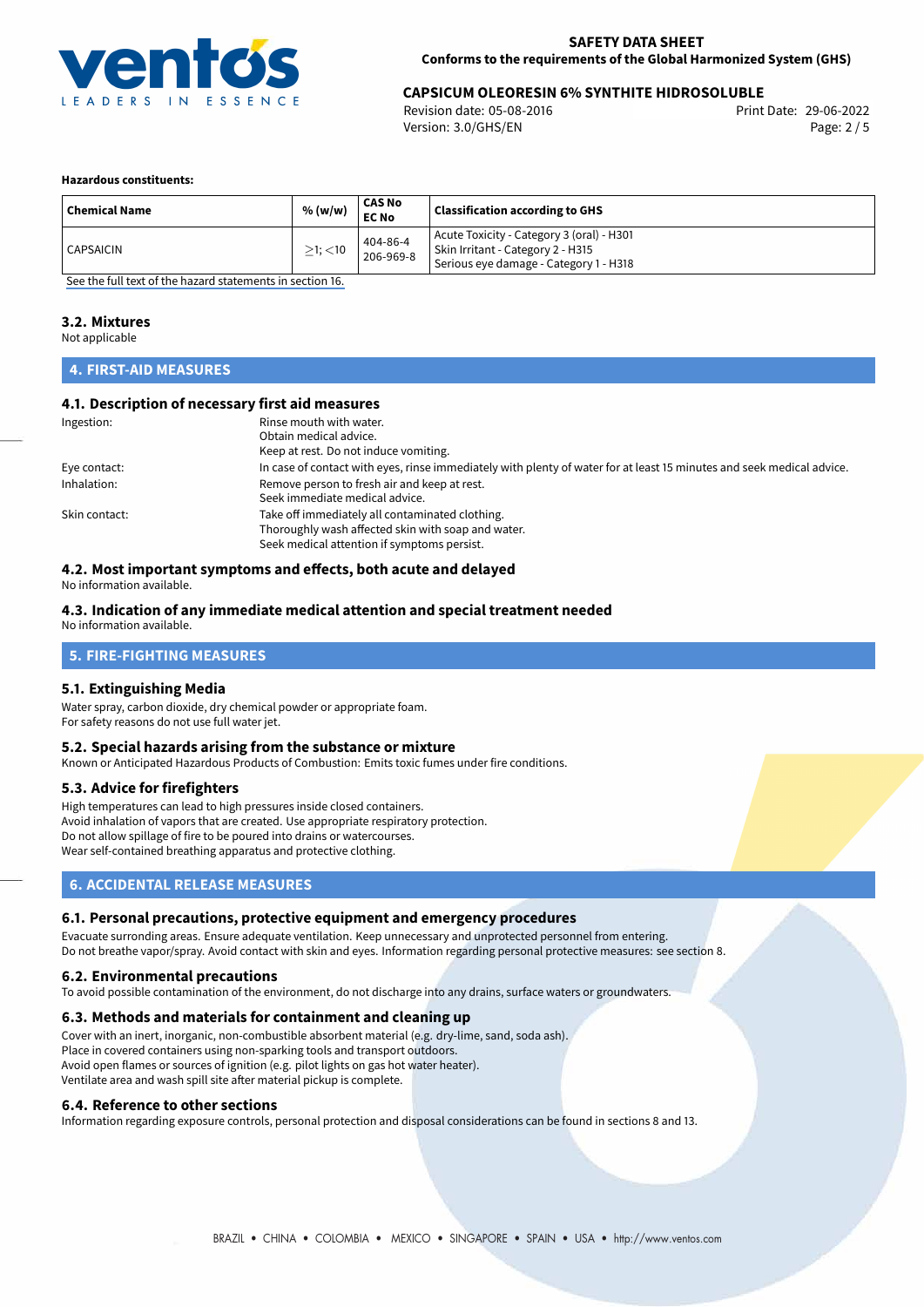

# 29-06-2022 **CAPSICUM OLEORESIN 6% SYNTHITE HIDROSOLUBLE**

Revision date: 05-08-2016 Version: 3.0/GHS/EN Page: 3 / 5

## **7. HANDLING AND STORAGE**

### **7.1. Precautions for safe handling**

Do not store or handle this material near food or drinking water. Do not smoke. Avoid contact with the eyes, skin and clothing. Wear protective clothing and use glasses. Observe the rules of safety and hygiene at work. Keep in the original container or an alternative made from a compatible material.

## **7.2. Conditions for safe storage, including any incompatibilities**

Store in tightly closed and preferably full containers in a cool, dry and ventilated area, protected from light. Keep away from sources of ignition (e.g. hot surfaces, sparks, flame and static discharges). Keep away from incompatible materials (see section 10).

#### **7.3. Specific end use(s)**

No information available.

**8. EXPOSURE CONTROLS AND PERSONAL PROTECTION**

#### **8.1. Control parameters**

Components with occupational exposure limits: None known.

#### **8.2. Exposure controls**

Measures should be taken to prevent materials from being splashed into the body. Provide adequate ventilation, according to the conditions of use. Use a mechanical exhaust if required.

#### **8.3. Individual protection measures, such as personal protective equipment**

| Eye/Face protection:             | Chemical safety goggles are recommended. Wash contaminated goggles before reuse.                                                            |
|----------------------------------|---------------------------------------------------------------------------------------------------------------------------------------------|
| Hand Protection:                 | Chemical-resistant gloves are recommended. Wash contaminated gloves before reuse.                                                           |
| Body protection:                 | Personal protective equipment for the body should be selected based on the task being performed and the risks<br>involved.                  |
| Respiratory Protection:          | In case of insufficient ventilation, use suitable respiratory equipment.                                                                    |
| Environmental exposure controls: | Emissions from ventilation or process equipment should be checked to ensure they comply with environmental<br>protection legislation.       |
|                                  | In some cases, filters or engineering modifications to the process equipment will be necessary to reduce emissions to<br>acceptable levels. |
|                                  |                                                                                                                                             |

## **9. PHYSICAL AND CHEMICAL PROPERTIES**

#### **9.1. Information on basic physical and chemical properties**

| Appearance:                            | Liquid                  |
|----------------------------------------|-------------------------|
| Colour:                                | Conforms to standard    |
| Odour:                                 | Conforms to standard    |
| Odour theshold:                        | Not determined          |
| pH:                                    | Not determined          |
| Melting point/freezing point:          | Not determined          |
| Boling point/boiling range:            | Not determined          |
| Flash point:                           | $95^{\circ}$ C          |
| Evaporation rate:                      | Not determined          |
| Flammability:                          | Not determined          |
| Lower flammability/Explosive limit:    | Not determined          |
| Upper flammability/Explosive limit:    | Not determined          |
| Vapour pressure:                       | Not determined          |
| Vapour Density:                        | Not determined          |
| Density:                               | Not determined          |
| Relative density:                      | Not determined          |
| Water solubility:                      | <b>SOLUBLE IN WATER</b> |
| Solubility in other solvents:          | Not determined          |
| Partition coefficient n-octanol/water: | Not determined          |
| Auto-ignition temperature:             | Not determined          |
| Decomposition temperature:             | Not determined          |
| Viscosity, dynamic:                    | Not determined          |
| Viscosity, kinematic:                  | Not determined          |
| Explosive properties:                  | Not determined          |
| Oxidising properties:                  | Not determined          |
|                                        |                         |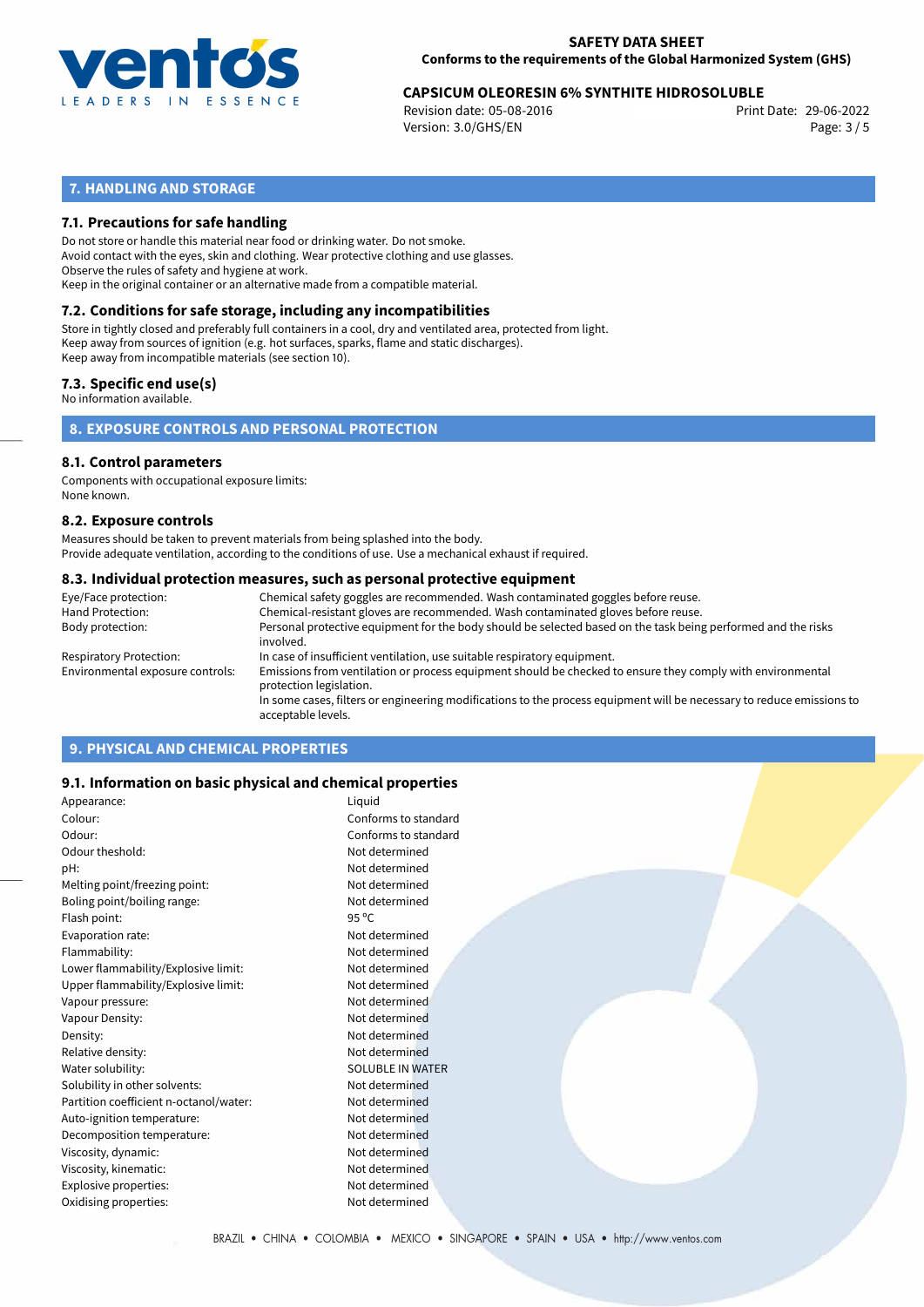

# 29-06-2022 **CAPSICUM OLEORESIN 6% SYNTHITE HIDROSOLUBLE**

Revision date: 05-08-2016 Version: 3.0/GHS/EN Page: 4 / 5

## **10. STABILITY AND REACTIVITY**

#### **10.1. Reactivity**

No hazardous reactions if stored and handled as prescribed/indicated.

### **10.2. Chemical stability**

The product is stable if stored and handled as prescribed/indicated.

#### **10.3. Possibility of hazardous reactions**

No hazardous reactions if stored and handled as prescribed/indicated.

#### **10.4. Conditions to Avoid**

Conditions to Avoid: Excessive heat, flame or other ignition sources.

#### **10.5. Incompatible materials**

Avoid contact with strong acids and bases and oxidizing agents.

#### **10.6. Hazardous decomposition products**

During combustion may form carbon monoxide and unidentified organic compounds.

## **11. TOXICOLOGICAL INFORMATION**

| <b>Acute toxicity</b>             | May be harmful if swallowed.                                              |
|-----------------------------------|---------------------------------------------------------------------------|
| <b>Skin corrosion/irritation</b>  | Causes mild skin irritation.                                              |
| Serious eye damage/irritation     | Causes serious eye damage.                                                |
| Respiratory or skin sensitisation | Based on the data available, the criteria for classification are not met. |
| <b>Germ cell mutagenicity</b>     | Based on the data available, the criteria for classification are not met. |
| Carcinogenicity                   | Based on the data available, the criteria for classification are not met. |
| <b>Reproductive toxicity</b>      | Based on the data available, the criteria for classification are not met. |
| <b>STOT-single exposure</b>       | Based on the data available, the criteria for classification are not met. |
| <b>STOT-repeated exposure</b>     | Based on the data available, the criteria for classification are not met. |
| <b>Aspiration hazard</b>          | Based on the data available, the criteria for classification are not met. |

#### **12. ECOLOGICAL INFORMATION**

#### **12.1. Toxicity**

**Assessment:** Based on the data available, the criteria for classification are not met. **Experimental/calculated data:** No information available.

#### **12.2. Degradability**

No information available.

#### **12.3. Bioaccumulative potential** No information available.

**12.4. Soil mobility**

## No information available.

## **12.5. Other adverse effects**

See also sections 6, 7, 13 and 15 Do not allow to get into waste water or waterways.

## **13. DISPOSAL CONSIDERATIONS**

#### **13.1. Waste treatment methods**

Dispose of in accordance with national and local environmental regulations.